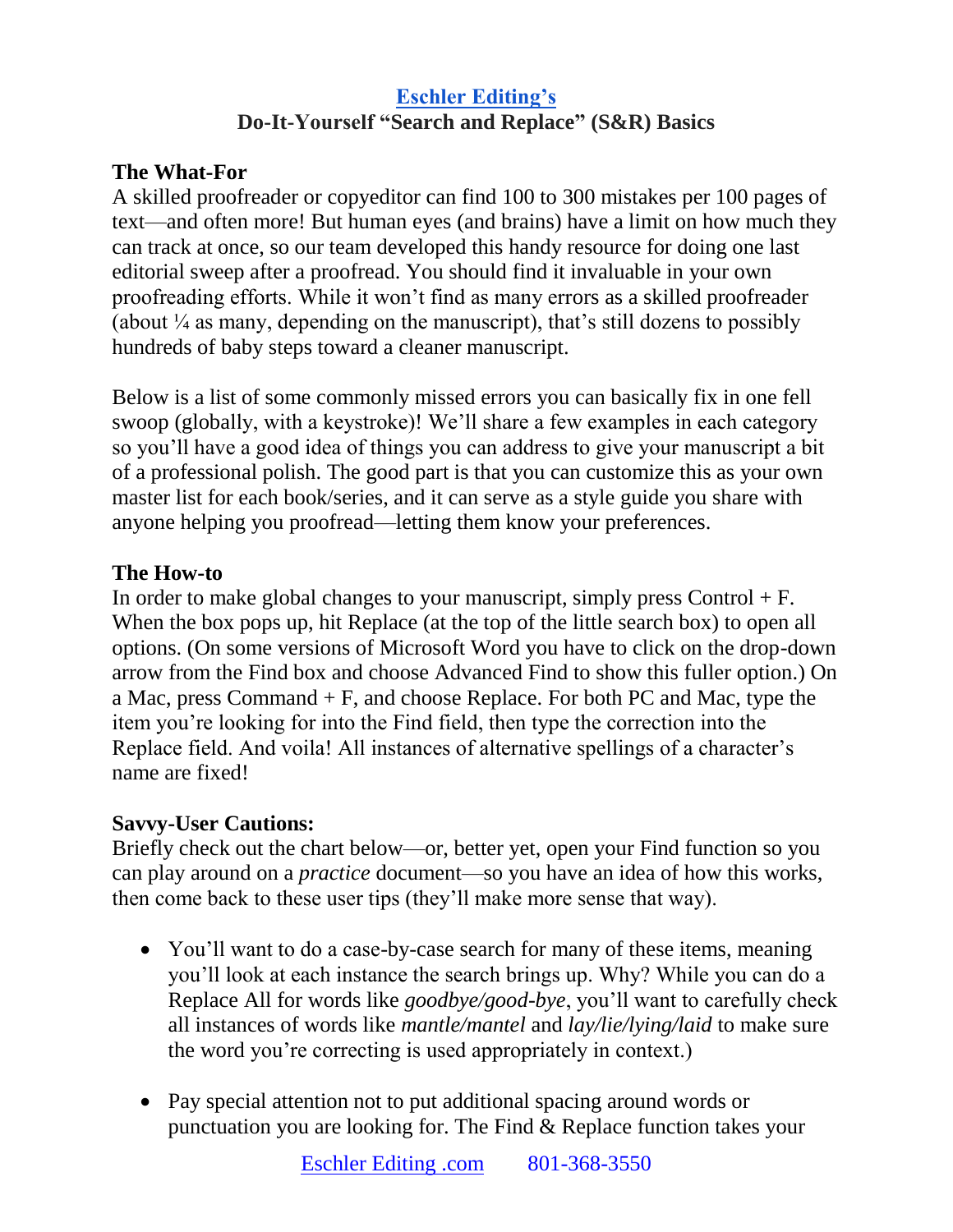commands very literally and will miss options if you don't consider all the ways in which you might have used a word (with a comma after it, with a space after it, with quote marks after it, etc.; also search several iterations of words you may have inadvertently spelled differently, like *capital/capitol*).

- Be careful with the direction of the quote marks you put in. Sometimes you will need to copy and paste quote marks from the text rather than just type them in, to be sure the coding translates correctly.
- If it's a capitalization issue, make sure to go to the More option of your Find & Replace box and choose Match Case. For Mac, go to the little down arrow to the left of the Replace All button and choose Match Case from the menu displayed.

PS—you can also use the Find option to search for special coding like fonts, highlights, etc. (for instance, if you need to find a scene/word/phrase you put in italics, but can't remember the actual word you'd italicized).

- For PC, check the More area of the Find & Replace box; near the bottom should be Formatting and Special Characters options. Play around (on a dummy manuscript!) with everything the Find & Replace can do.
- For Mac, choose the Special button at the bottom of the screen and select the item you want to find.

| Search                   | Replace                      | <b>Notes</b>                                                                                                                 |
|--------------------------|------------------------------|------------------------------------------------------------------------------------------------------------------------------|
| $- -$ Of $- -$           |                              |                                                                                                                              |
| [space]                  |                              |                                                                                                                              |
| $[space]$ —              |                              |                                                                                                                              |
| C                        | $\epsilon$                   | Correct any straight quotes; fix feet and inch signs                                                                         |
| $\boldsymbol{\varsigma}$ | $\epsilon$                   | Correct any straight apostrophes, single quotes                                                                              |
| $\cdot$ "/, "            | $\cdot$ "/,"                 | Delete extra space (must copy the correct-angle quote<br>mark, not just type in a quote or will pull up correct ones<br>too) |
| $"$ . or $"$ .           | $\therefore$ or $\therefore$ | (same with commas)                                                                                                           |
|                          | .                            | Fix these one at a time (nonfiction: proper spacing to use<br>between sentences in quotes)                                   |

**First, do a search for punctuation problems**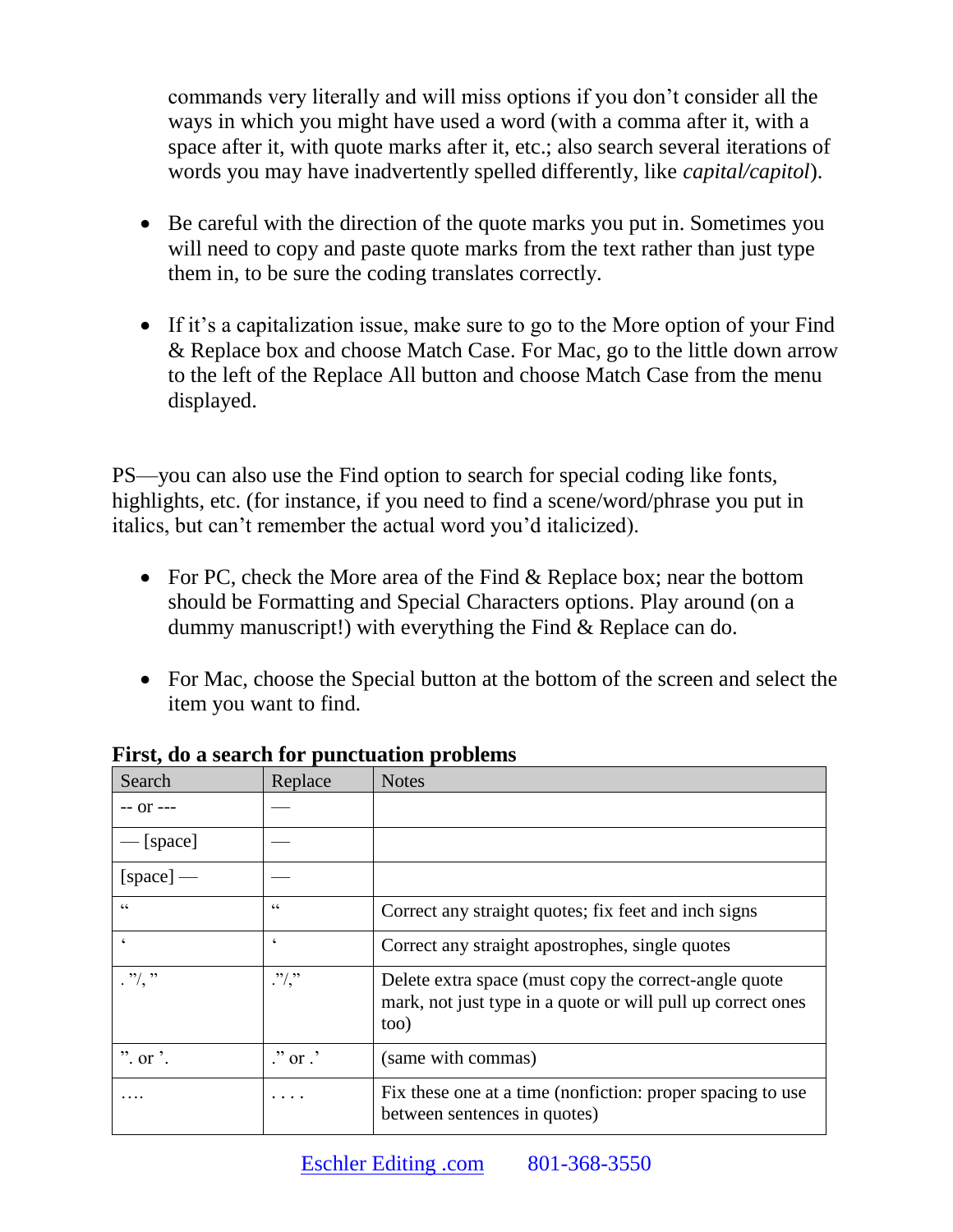|                      |            | Fix these one at a time (nonfiction: proper spacing to use<br>within a sentence in quotes)                                       |
|----------------------|------------|----------------------------------------------------------------------------------------------------------------------------------|
| $\ddot{\phantom{0}}$ |            | Be sure to replace the ellipses first                                                                                            |
| $, \cdot$            |            | Check these individually (and their reverse)                                                                                     |
| [Block quotes]       |            | Put spaces before and after; indent left and right margins<br>by $.5$                                                            |
| A.M., P.M.           | a.m., p.m. | Replace one at a time (there may be other abbreviations)<br>with these letters)                                                  |
| b.c., a.d.           | BC, AD     | Replace one at a time (there may be other abbreviations<br>with these letters); remember, BC comes after the year,<br>AD before. |
|                      |            | In fiction (proper spacing for trailing dialogue)                                                                                |

**Next, perform a search for terms like these, where usage/spelling is the issue.**  (Take "voice" into consideration on these, but look up the rules for correct usage on the following, should they apply to your book.)

*tight* (pulled tight) vs. *tightly bad* (feel bad) vs. *badly resume* vs. *résumé* (latin 1 on symbol chart) *good-bye reforming* vs. *re-forming email recreate* vs. *re-create anymore* vs. *any more for a while* vs. *awhile get ahold* vs. *get ahold of* (not get hold of) *towards* vs. *toward/backward/afterward in* vs. *into* (going in something, always go *into*)

*on to* vs. *onto* (went on to Canada/ held on to vs. went onto the boat); Ex: drove onto the road (turned car on road); drove on to the road (drove toward destination of the road)

*lay*, *lie, lying*, *laid who*/*whom* 'em, 'tis, '40s (reverse apostrophes) *too* vs. *to* vs. *two apprised* vs. *appraised*

### **Watch out for sneaky homonyms//homophones (a word spelled or pronounced like another word but with a different meaning) like these:**

*reign*, *rein*, *rain hoard* vs. *horde herd* vs. *heard rifled* vs. *riffled horse* vs. *hoarse shone* vs. *shown precede/proceed marquis* vs. *marquee*

*envelope* vs. *envelop led* vs. *lead break* vs. *brake bear* vs. *bare affect* vs. *effect their*, *there*, *they're hear* vs. *here*